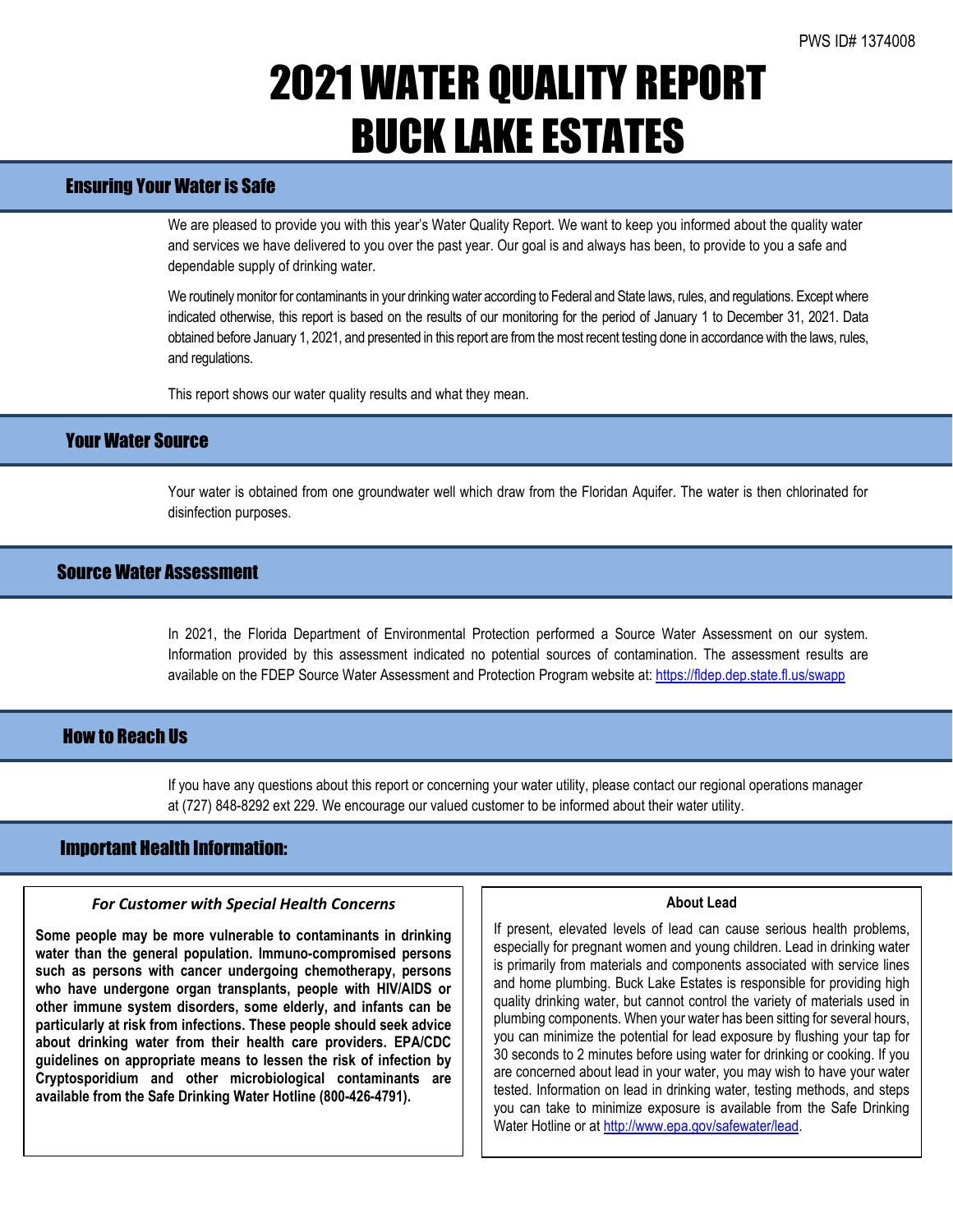# 2021 WATER QUALITY REPORT BUCK LAKE ESTATES

## About Your Drinking Water

### **ADDITIONAL HEALTH INFORMATION**

The sources of drinking water (both tap water and bottled water) include rivers, lakes, streams, ponds, reservoirs, springs, and wells. As water travels over the surface of the land or through the ground, it dissolves naturally occurring minerals and, in some cases, radioactive material, and can pick up substances resulting from the presence of animals or from human activity. Contaminants that may be present in source water include:

**(A) Microbial contaminants**, such as viruses and bacteria, which may come from sewage treatment plants, septic systems, agricultural livestock operations, and wildlife.

**(B) Inorganic contaminants**, such as salts and metals, which can be naturally occurring or result from urban stormwater runoff, industrial or domestic wastewater discharges, oil and gas production, mining, or farming.

**(C) Pesticides and herbicides**, which may come from a variety of sources such as agriculture, urban stormwater runoff, and residential uses.

**(D) Organic chemical contaminants**, including synthetic and volatile organic chemicals, which are by-products of industrial processes and petroleum production, and can also come from gas stations, urban stormwater runoff, and septic systems.

**(E) Radioactive contaminants**, which can be naturally occurring or be the result of oil and gas production and mining activities.

In order to ensure that tap water is safe to drink, the EPA prescribes regulations which limit the amount of certain contaminants in water provided by public water systems. The Food and Drug Administration (FDA) regulations establish limits for contaminants in bottled water which must provide the same protection for public health.

Drinking water, including bottled water, may reasonably be expected to contain at least small amounts of some contaminants. The presence of contaminants does not necessarily indicate that the water poses a health risk. More information about contaminants and potential health effects can be obtained by calling the **Environmental Protection Agency's Safe Drinking Water Hotline at 1-800-426-4791**.

### **HOW TO READ THE TABLE**

In the table accompanying this report you may find unfamiliar terms and abbreviations. The following definitions are provided to assist you with understanding the report.

#### **Important Definitions:**

- **Maximum Contaminant Level or MCL:** The highest level of a contaminant that is allowed in drinking water. MCLs are set as close to the MCLGs as feasible using the best available treatment technology.
- **Maximum Contaminant Level Goal or MCLG:** The level of a contaminant in drinking water bellow which there is no known or expected risk to health. MCLGs allow for a margin of safety.
- Action Level or AL: The concentration of a contaminant which, if exceeded, triggers treatment or other requirements that a water system must follow.
- **Maximum Residual Disinfectant Level or MRDL:** The highest level of a disinfectant allowed in drinking water. There is convincing evidence that addition of a disinfectant is necessary for control of microbial contaminants.
- **Maximum Residual Disinfectant Level Goal or MRDLG:** The level of a drinking water disinfectant below which there is no known or expected risk to health. MRDLGs do not reflect the benefits of the use of disinfectants to control microbial contaminants.
- **ND:** Means not detected and indicates that the substance was not found by laboratory analysis.
- **Parts per Billion (ppb) or Micrograms per Liter (μg/l):** One part by weight of analyte to 1 billion parts by weight of the water sample.
- **Parts per Million (ppm) or Milligrams per Liter (mg/l):** One part by weight of analyte to 1 million parts by weight of the water sample.
- **Picocurie per Liter (pCi/L):** Measure of the radioactivity in water.